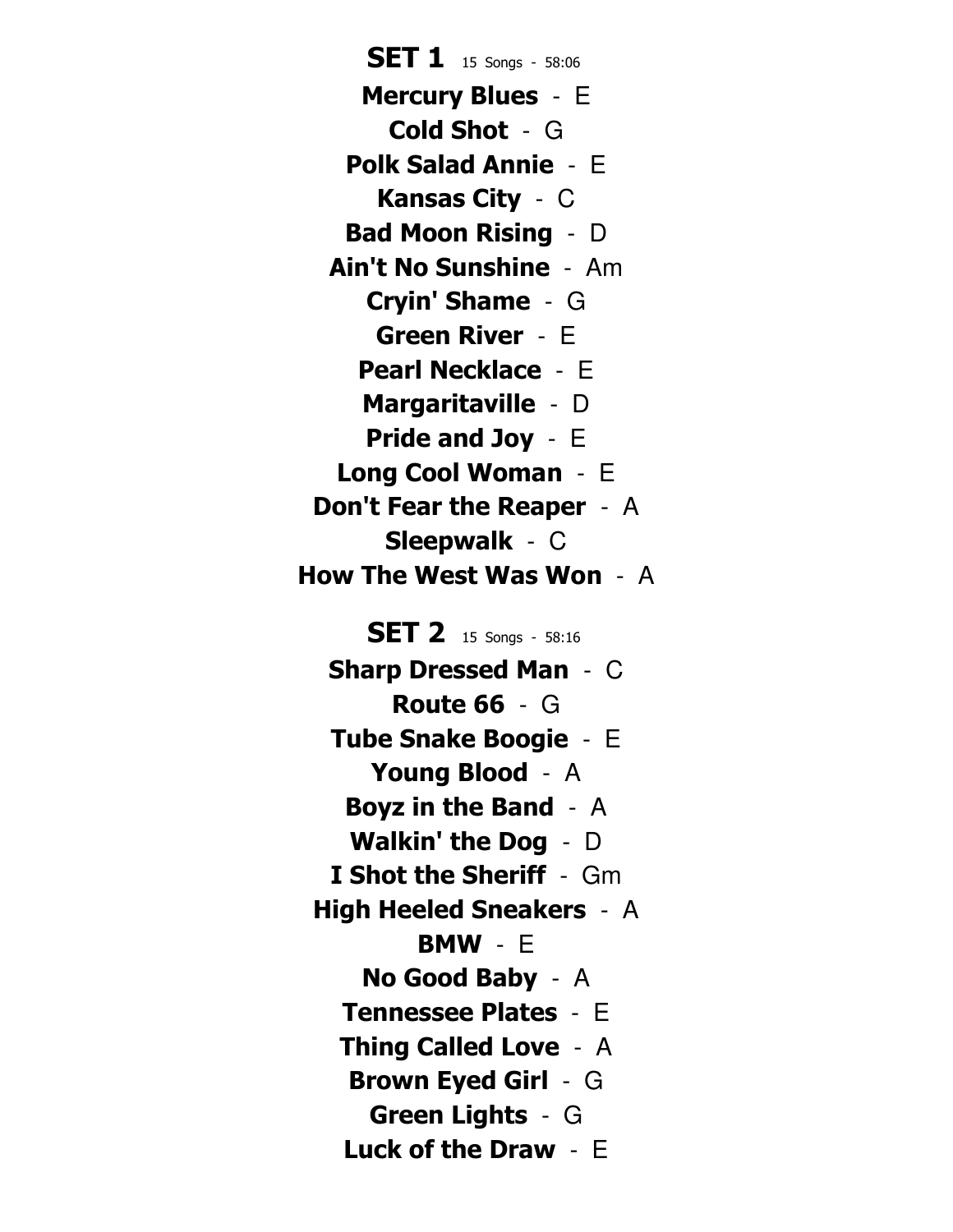Mony Mony - E Born on the Bayou - E Walk Of Life - G Trouble, Trouble - F Stormy Monday - G Mustang Sally - C Some Beach - C Heart & Soul - A Come Together - E Wicked Game - E Bring Me Back - F Feelin' Allright - C Cocaine - E Every Day I Have the Blues - A Percolatin' - C Goin' Down - E Suzy Q - E Help the Poor - Dm Riding With the King - B High Fashion Queen - A Overflow - A Last Meal - G Wichita Lineman - C Sensible Shoes - E Breezin' - D Rattle Snake Blues - A When I Leave Here - F Get Out of my Life Woman - B Folsom Prison Blues - G Runnin' Down A Dream - E **SET 3** 15 Songs - 60:19 **SET 4** 15 Songs - 60:40